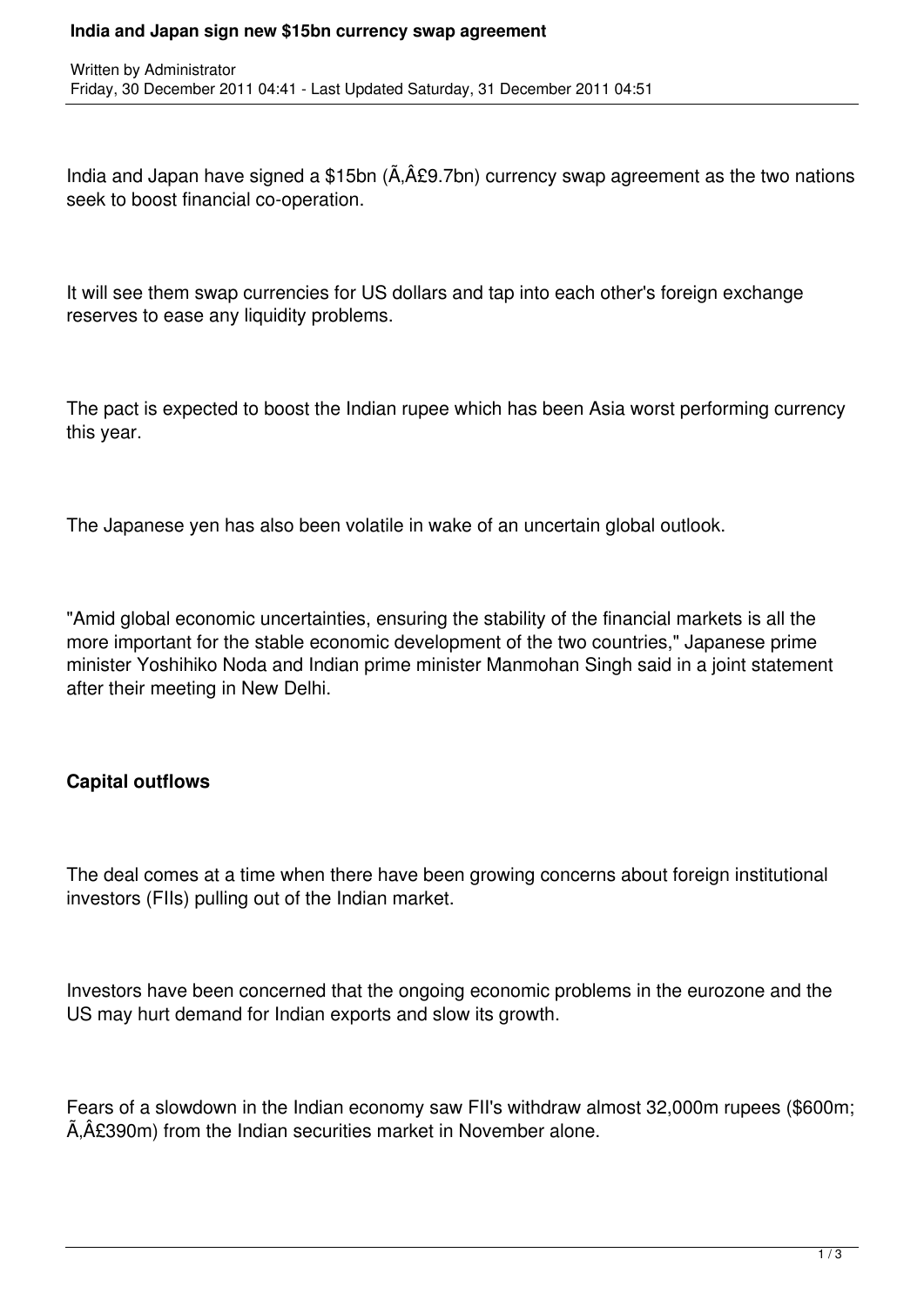#### **India and Japan sign new \$15bn currency swap agreement**

The huge capital outflows has hurt the Indian currency which has hit an all time low against the US dollar in recent weeks.

There have also been fears of the impact of these withdrawals on the overall Indian economy.

Analysts said though the Indian foreign exchange reserves were healthy, the deal will help allay any fears of a potential problem in the short-term.

"If we add to this the still huge uncertainty on the resolution of the European debt crisis, it seems clear that India can benefit from an additional cushion against capital outflows," said Alicia Garcia-Herrero, chief economist for emerging markets at BBVA bank.

# **Infrastructure development**

The Japanese prime minister also promised to provide financial assistance for infrastructure development in India.

Mr Noda said that Japan will invest \$4.5bn to help build the industrial corridor between New Delhi and Mumbai, a project that is expected to boost India's growth further.

The corridor, which is expected to cost \$100bn, includes plans for nine mega industrial zones, a high speed freight line, three ports, six airports and a six-lane intersection-free expressway connecting India's political and financial capitals.

Analysts said Japanese businesses were likely to benefit from the project.

"One big objective of the industrial corridor is to create a manufacturing base for Japanese companies to export to Europe and Africa," said Robinder Sachdev of think tank Imagindia.